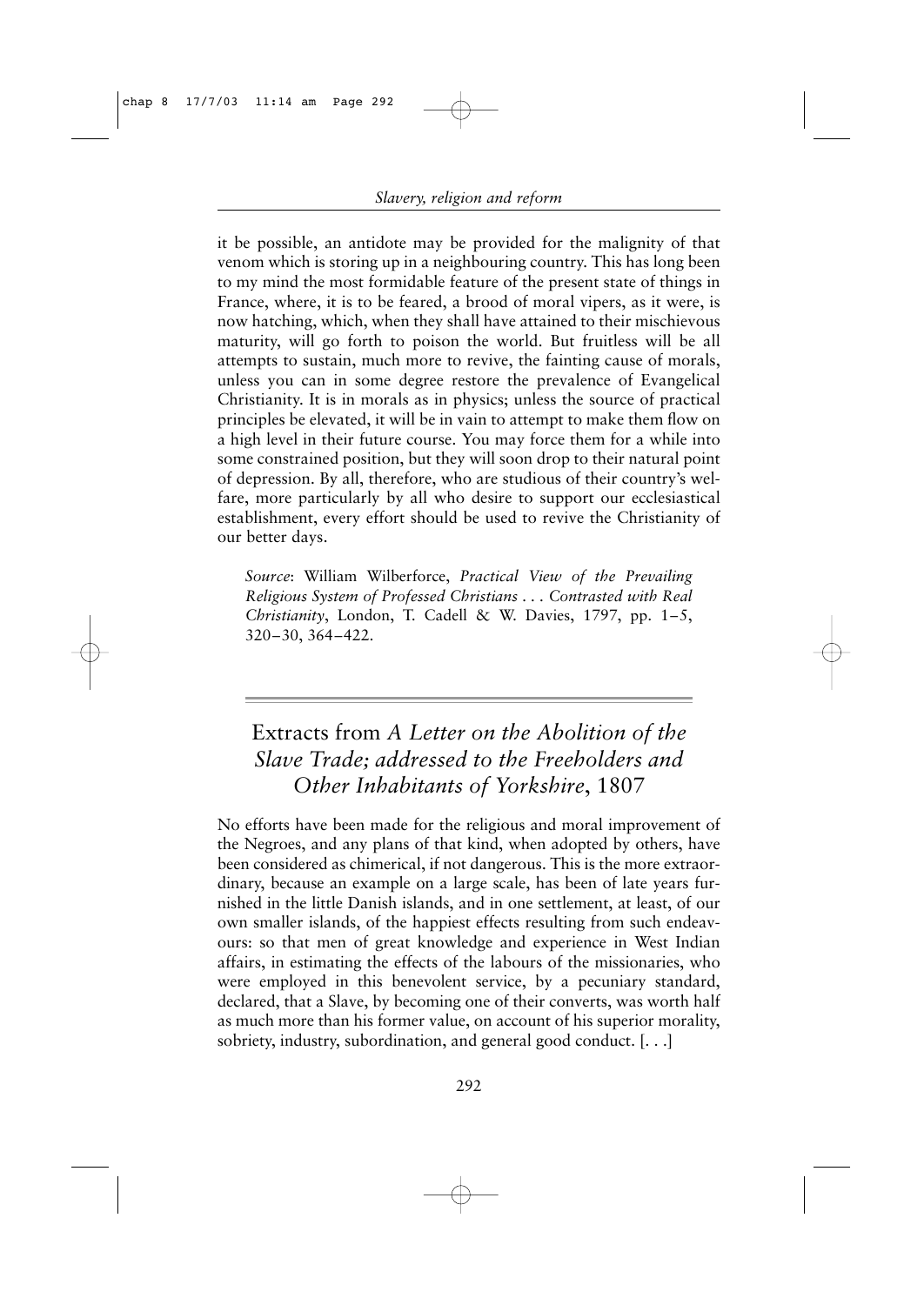Might we not then have expected that our own West Indian Proprietors would be prompted, not only by considerations of self-interest, but by motives of a still higher order, to pay some attention to the religious instruction of their Negroes? Might not mere humanity have enforced the same important duty? Might we not have hoped that the Slaves of this Protestant and free nation, might have had some compensation made to them, for the evils of their temporal bondage, by a prospect being opened to them of a happier world hereafter, a world of light and liberty? But alas! no such cheering prospects are pointed out to them. It is left, alas! to Paganism to administer to them, I had almost said happily, a faint intimation of that more animating hope which Christianity should impart; and these poor beings are comforted by the idea, that death will once more restore them to their native land; on which account it is, that, as we learn from respectable testimony, the negro funerals in the West Indies are seasons of joy and triumph, whereas in Africa, they are accompanied with the usual indications of dejection and sorrow. [. . .]

Slavery, we know, existed among the ancients; and according to the savage maxims of Pagan warfare, (too strikingly agreeing with the mode of carrying on war which the Slave Trade has produced in Africa), not only the soldiery of an enemy, but the peaceable inhabitants of conquered countries were commonly sold as Slaves. But what an idea does it convey of the abhorred system, which, with coadjutors abler than myself, I have been so long endeavouring to abolish; that, just as in Africa, it has forced Christianity to acknowledge the superior power of Mahometanism, in rooting out the nature superstitions, and in instructing and civilizing the inhabitants – so in our possessions in the western hemisphere, it combines the profession of the Christian faith with a description of slavery, in many respects more bitter in its sufferings, than that which the very darkness of Paganism itself could scarcely tolerate.

This is the more grievous to those who duly venerate and love our most pure and excellent form of Christian faith, because to have first mitigated the evils of slavery, and at great length to have abolished the institution itself, have been numbered among the peculiar glories of Christianity; and because, what we deem a corrupted system of Christianity, has produced highly beneficial effects on the negro slaves of our Roman Catholic neighbours in the same quarter [. . .]

Forgive me if I seem to linger; if I appear unwilling to conclude. When I call to mind the number and magnitude of the interests which are at stake, I know not how to desist, while any fresh argument remains to be used, while any consideration not as yet suggested occurs to me, by which I may enforce my intercession in behalf of the most injured of the human race. But though the mind be naturally led to the Africans as the